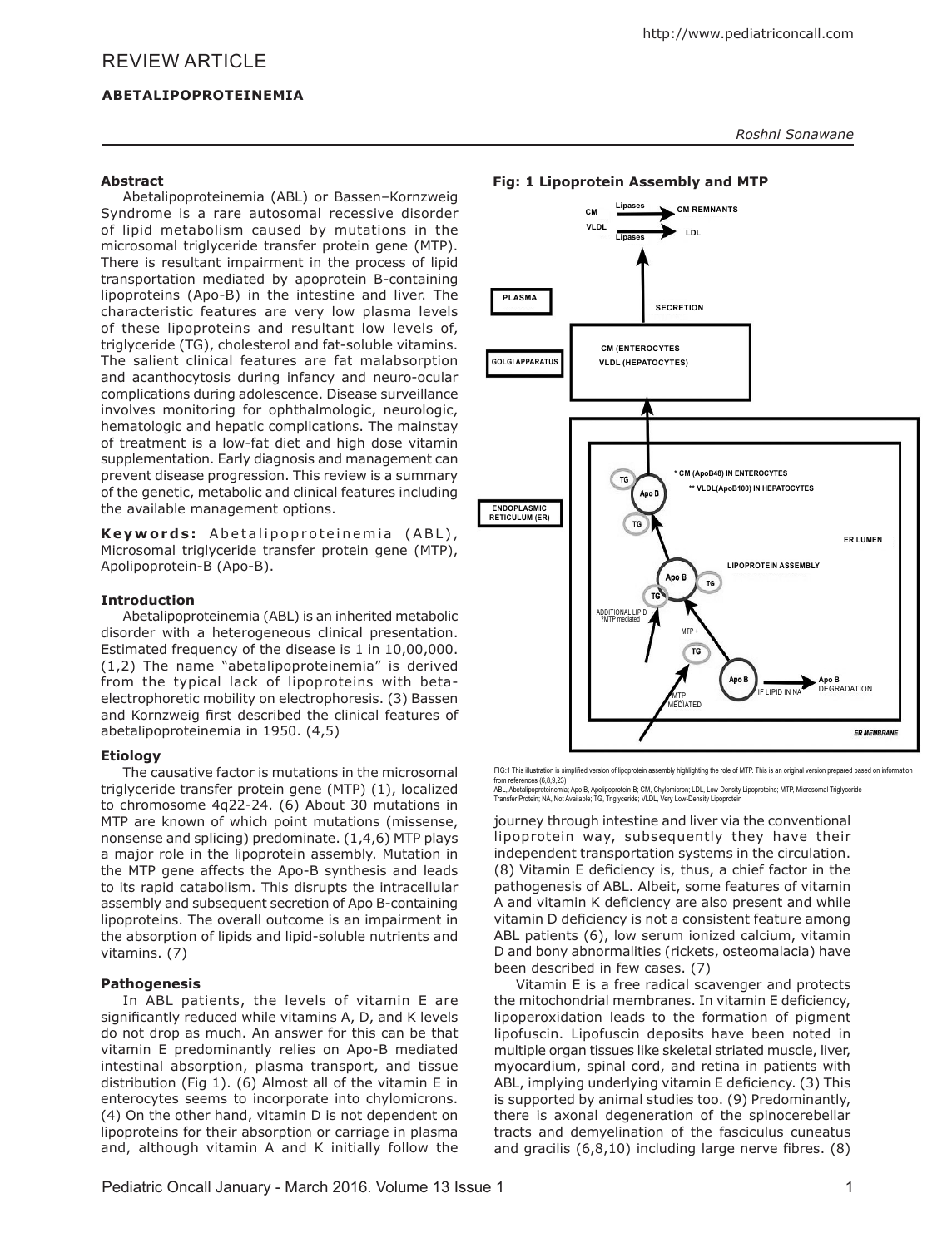

# **Figure 2: Vitamin E metabolism**

Fig 2 : The process of normal Vitamin E metabolism highlighting sites of defects in Abetalipoproteinemia (ABL) Adaped from references : (5,8,15)

CM, Chylomicron : HDL, High-Density Lipoprotein; LDL, Low-Density Lipoproteins; TBP, Tocopherol Binding Protein; VLDL, Very Low-Density Lipoprotein

In retina, there are reduced number of photoreceptor cells (8,11) Another hypothesis is that the reduced plasma lipid levels change the structural integrity of the membranes in the retina. (11) Insufficient levels of essential fatty acids (EFA) or other nutrients needed to maintain normal retinal function may be other hidden contributing factors (3)

# **Clinical Presentation**

The salient elements of ABL presentation are listed in Table: 1. The clinical picture described in ABL is of a young child with 'celiac-like' syndrome and spinocerebellar ataxia.

|  | Table:1 Overview of the manifestations in Abetalipoproteinemia (ABL) |  |  |
|--|----------------------------------------------------------------------|--|--|
|  |                                                                      |  |  |

|                | <b>PRESENTATION</b>                                                                                                                                                                                                                                                                                                                                                                                                                                                                                                                                                                     |
|----------------|-----------------------------------------------------------------------------------------------------------------------------------------------------------------------------------------------------------------------------------------------------------------------------------------------------------------------------------------------------------------------------------------------------------------------------------------------------------------------------------------------------------------------------------------------------------------------------------------|
|                | History of consanguinity                                                                                                                                                                                                                                                                                                                                                                                                                                                                                                                                                                |
| <b>Infancy</b> | Gastrointestinal: (Pseudoceliac syndrome)*<br>• Fat malabsorption (Steatorrhoea, FTT) ^<br>• Vomitting<br>• Endoscopic examination (on a normal fat diet):<br>• "gelee blanche" or "white hoar frosting" appearance<br>· microscopy: lipid laden enterocytes<br>Hematological:<br>• Full Blood count: Anaemia*<br>• Peripheral smear: Acanthocytosis $* \wedge$<br>$\bullet$ ESR: low<br>• Coagulation abnormalities<br>Biochemical: (abnormal lipid profile) ^<br>• Low levels of Apo-B, VLDL, CM, LDL and Cholesterol<br>• Agarose electrophoresis: Absent beta-lipoprotein band (10) |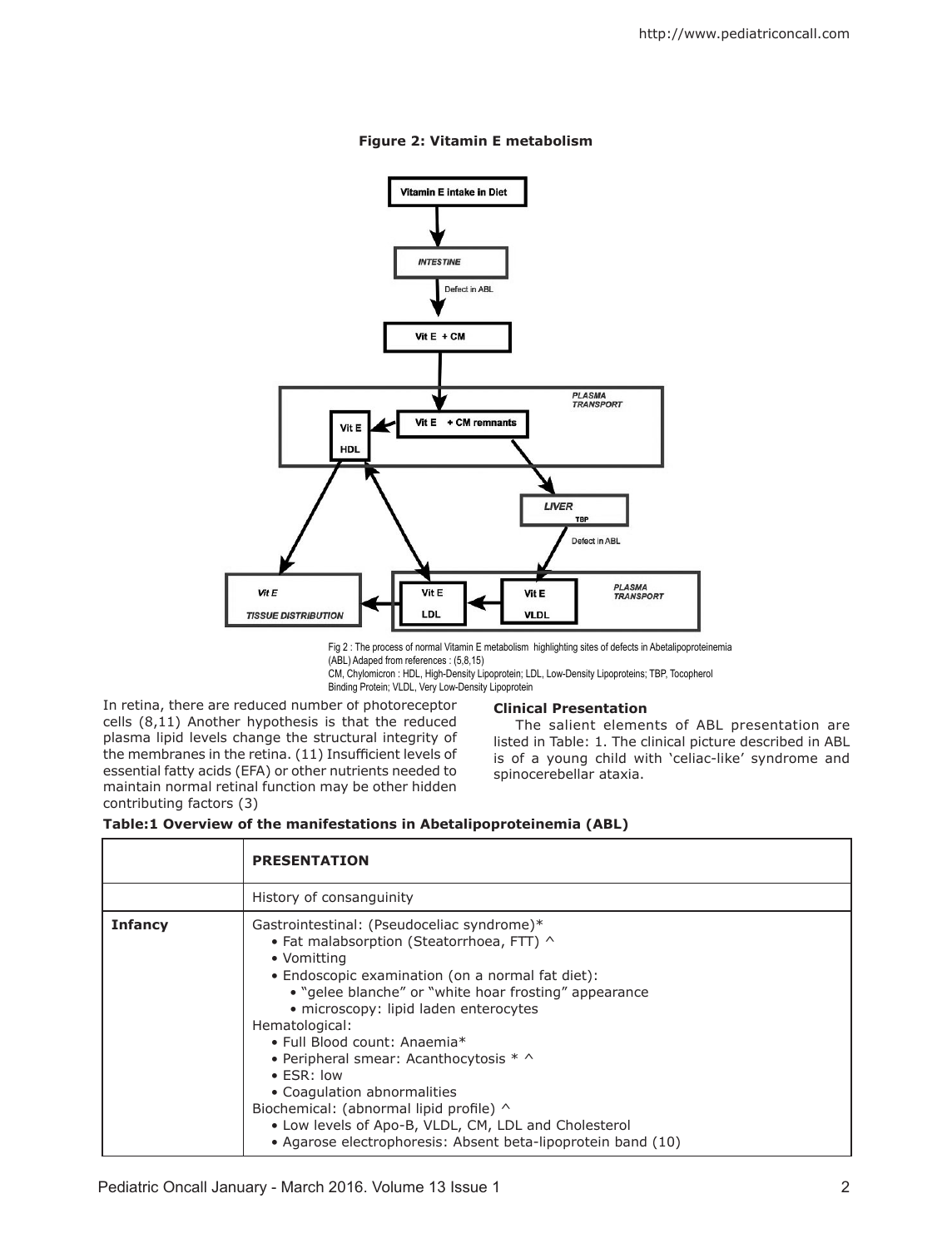| 1st-2nd decade                                       | 1) Neurological ^ ^<br>Posterior column Neuropathy:<br>• Loss of propioception<br>• Romberg poisitive<br>• Loss of Deep Tendon Reflexes**<br>Pyramidal tracts:<br>• Spastic gait<br>• Babinski positive<br>• Severe spasticity by 3rd-4th decades<br>Cerebellar Pathways:<br>• Ataxia<br>• Dysmetria<br>Myopathy: Generalised muscular weakness leads to<br>• kyphoscoiosis,<br>• Lordosis,<br>• pes cavus<br>• untreated: progress to immobility<br>• Complex conduction reduction in the distal motor fibers,<br>signs of demyelination or distal regeneration<br>can be of diagnostic value. (26)<br>2) Ocular: $\wedge$ $\wedge$<br>• Ophthalmoplegia<br>• Ptosis<br>• Nystagmus<br>• Strabismus<br>• Atypical Retinal Dystrophy:<br>• Nyctalopia ***<br>• Loss of colour vision***<br>• Defect in visual acuity<br>• Constricted visual fields<br>• Gradual expanding scotomas<br>• Progressive loss of vision<br>• Corneal ulcers<br>• Fundoscopy changes (3):<br>• Atypical retinal pigmentation<br>• Angiod streaks<br>• Electroretinogram: markedly reduced (3)<br>• Fluorescein angiography<br>• Initial stage: Pigmentary changes in the posterior fundus-small<br>black spots surrounded by hyperfluorescent halos |
|------------------------------------------------------|--------------------------------------------------------------------------------------------------------------------------------------------------------------------------------------------------------------------------------------------------------------------------------------------------------------------------------------------------------------------------------------------------------------------------------------------------------------------------------------------------------------------------------------------------------------------------------------------------------------------------------------------------------------------------------------------------------------------------------------------------------------------------------------------------------------------------------------------------------------------------------------------------------------------------------------------------------------------------------------------------------------------------------------------------------------------------------------------------------------------------------------------------------------------------------------------------------------------------------|
|                                                      | • Later stage: salt and pepper appearance and small areas<br>of chorioretinal atrophy in the perimacular region<br>• Advanced stage: gradually increasing areas of atrophy. (13)<br>• SSEPs (Somatosensory Evoked Potentials) and VEPs (Visual Evoked Potentials):<br>altered (14)                                                                                                                                                                                                                                                                                                                                                                                                                                                                                                                                                                                                                                                                                                                                                                                                                                                                                                                                             |
| Rare<br>presentations<br>reported in ABL<br>patients | <b>Hepatic:</b><br>• Steatosis<br>• Elevated serum transaminases<br>• Very rarely: fibrosis and cirrhosis<br>Cardiac: Sudden cardiac death<br>Immunological: CD1 deficiency<br>Malignant potential: Gastrointestinal and Neurological malignancies have occurred                                                                                                                                                                                                                                                                                                                                                                                                                                                                                                                                                                                                                                                                                                                                                                                                                                                                                                                                                               |

*\* First feature of ABL, \*\*First feature of of CNS presentation in ABL, \*\*\*First feature of Ocular presentation in ABL, ^ recorded in almost all ABL patients (2,6,9,11), ^ ^ develop insidiously in most ABL patients (if not all), during the first two decades. (6,11) (Additional References used to formulate above table: 4,6,13,14)*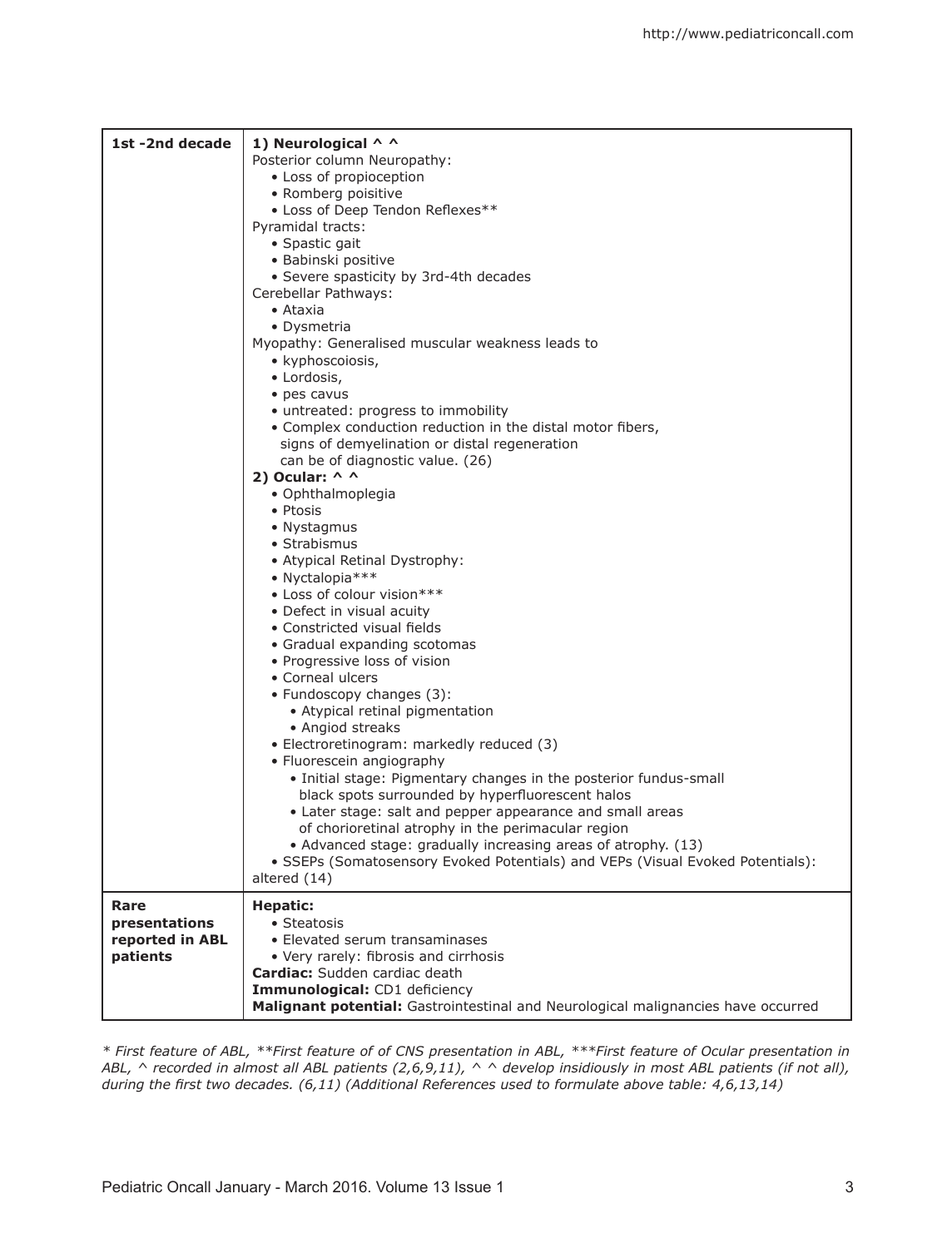**Gastrointestinal:** The steatorrhea and growth faltering are seen following exposure to a fat-rich diet after birth. There may be associated other gastrointestinal symptoms like vomiting and abdominal distention. These symptoms usually respond to lowering fat intake, which is eventually adopted by the patient because of the ongoing fat intolerance. (7) The associated chronic diarrhea then affects absorption of other nutrients (proteins and carbohydrates). There is ensuing malnutrition and failure to thrive. Endoscopic examination conducted while on fat diet reveals a "gelee blanche" or "white hoar frosting" appearance of the intestinal epithelium. (9) The microscopy of biopsied specimens shows lipid-laden enterocytes. (12) The structural integrity of the villi remains intact. (9) Fat-soluble vitamin deficiencies ensue eventually. (9)

**Liver:** Liver disease is an unusual feature of ABL. When involved, hepatic manifestations in ABL include steatosis, hepatomegaly, and elevated serum transaminases. Chronic retention of lipids in the hepatocytes after impaired lipid efflux is the supposed process (11). Vitamin A therapy too can iatrogenically exacerbate the liver disease. (6,13) Concerns regarding medium-chain triglyceride (MCT) supplementation causing worsening of hepatic steatosis to progressive fibrosis have been raised. The postulated method is stimulation of endogenous triglycéride synthesis. (11)

**Ophthalmology:** Ocular manifestations like ophthalmoplegia, ptosis, nystagmus, and anisocoria can be present. (3,13,) The salient feature is an atypical pigmentary retinopathy resembling retinitis pigmentosa (13) It initially presents with nyctalopia and loss of colour vision in most cases. (3) Decline in visual acuity and visual fields develop subsequently. (3) Gradually expanding annular scotomas with macular sparing follow. There is a progressive reduction in the vision (14) and failing intervention can ultimately lead to blindness. (4) Fundoscopy, electroretinogram, and fluorescein angiography can aid to detect the characteristic changes (Table:1). These changes have been viewed in few asymptomatic ABL patients (3,9) as well.

**Central Nervous system:** As discussed above, the neurological lesion involves posterior columns, the pyramidal tracts, and cerebellum (4,9,14,15) resembling Friedrich's ataxia. It is characterized by loss of deep tendon reflexes (as the first neurological sign), unsteady gait, generalized muscular weakness (leading to kypho-scoliosis, lordosis, and pescavus), (14) a positive Babinski sign and loss of proprioception. If left untreated, there is worsening of the neurological features leading to severe impairment in mobility requiring assistance, during the 1st and 2nd decade of life. (14) Although few ABL patients have had developmental delays or intellectual disabilities, intelligence is usually unaffected in ABL. (16)

**Hematological:** Acanthocytosis (crenated RBCs seen on peripheral smear) and anemia may be the first signs of this disorder. (17) Low levels of cholesterol in the erythrocyte membrane (17) lead to the structural disturbances and inhibits rouleaux formation. (14) The erythrocyte sedimentation rate (ESR) is thus lowered.

Acanthocytes form more than half of the circulating erythrocytes in ABL patients. (6,12) The peripheral smear should be prepared fresh, preferably avoiding anticoagulants like EDTA. Delay in processing over 6 hours with EDTA allows the formation of regular uniform spicules on the surface of almost all the RBCs and the lymphocytes develop lobulated nuclei. This can be a distinguishing feature, as in ABL many normal red cells are also present. (18) The projected etiology of anemia is hemolysis following vitamin E deficiency. Other causes can be, secondary nutrient deficiencies (iron or folate). Coagulation abnormalities are due to deficiency of vitamin K- dependent coagulation factors (9) showing increased prothrombin time (PT) and increased international normalized ratio (INR). Few patients with ABL have had gastrointestinal bleeding. (6)

**Immunology:** Zeissig et al discussed the role of MTP in regulating the CD1 family of lipid antigenpresenting molecules. (19) Correspondingly, they highlighted incidence of an immune disease involving CD1 in ABL (19)

**Cardiac:** Premature cardiac death is known in ABL. The exact pathogenesis is uncertain but perhaps related to lipofuscin deposition. (9) Besides, myopathy or neuropathy can lead to cardiomyopathy or respiratory failure. (6) Low platelet and neutrophil response in ABL patients with low LDL levels could be favorable in the context of reducing the 'pathological' inflammatory/thrombotic responses. (20) Remarkably, the antiatherosclerotic properties of HDL (antiaggregatory effect on platelets) remain unaffected even after the oxidation of HDL. (15) Atherosclerotic plaques are not a dominant feature in the coronary arteries of ABL patients. Based on this, prevention of atherosclerotic disease by pharmacological inhibition of the MTP gene (lomitapide) (15) to lower plasma cholesterol levels has become a growing concept. (2,15)

**Reproductive system:** Spontaneous pregnancy can occur despite reduced fertility in ABL. However, in these situations, balancing the vitamin levels is critical. (2)

**Malignant potential:** Gastrointestinal (7) and neurological malignancies (10) have been diagnosed in ABL patients. Vitamin A and probably vitamin E too potentially have some antineoplastic properties (10,21). Whether chronic vitamin A and E deficiencies could predispose a patient with ABL to a cancerous state and whether extended vitamin supplementation could prevent this complication, is worth exploring further. A possibility of an inverse relation between serum retinol and cancer incidence has been raised (10,22). The relationship between low cholesterol and cancer was also considered and was thought to be a secondary association. (10,22)

# **Diagnosis:**

A high index of suspicion in patients with the characteristic clinical traits (Table:1) is the key. The initial screening test is the serum lipid profile. The ultimate "gold standard" diagnostic test is molecular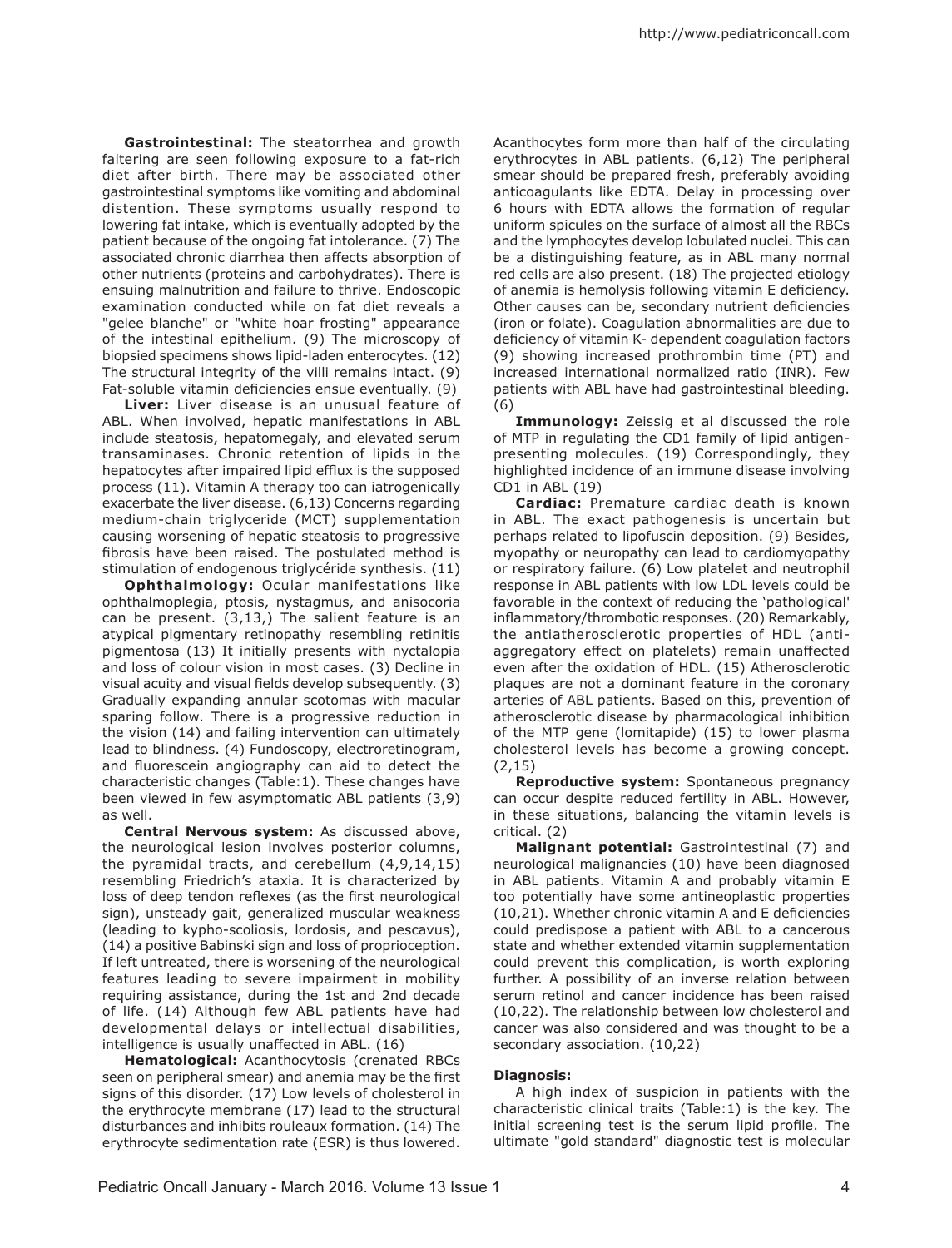testing by sequencing the MTP gene. (13) Genetic testing is primarily used for confirmation of the diagnosis where ABL is suspected in a patient. It has no role in predictive testing or prenatal diagnosis. (1)

#### **Differential Diagnosis**

*Abnormal lipid transference:* Autosomal dominant familial hypobetalipoproteinemia (FHBL) is another similar disorder caused by mutations in APO-B gene. (15) Heterozygous FHBL individuals are usually asymptomatic, but may develop fatty liver disease. The homozygous FHBL in general, shares the biochemical and clinical spectrum, and treatment regime of ABL. (15) Differentiating between the two assists in estimating the prognosis. On screening the obligate heterozygote parents of patients with ABL and homozygous FHBL, the lipid profile is normal in the former and reduced to about half of standard levels in the latter. (6) Another difference that was seen on measurement of ApoB-48 and remnant-like particle (RLP) TG levels before and after an oral fat tolerance test in these patients, the fasting and post-oral fat loading levels in homozygous FHBL were higher than those of the patient with ABL. (23) For unclear reasons, patients with HFBL develop liver disease more often than patients with ABL. (1,4) Nevertheless, hepatic involvement in either condition usually has no significant morbid consequence. (4) *Chylomicron retention disease (CRD)*is another inherited disorder of lipid transference that may show few clinical features of ABL but have relatively higher TG and LDL-C levels. (4) *Malabsorption syndromes:*  Endoscopy findings as discussed above can be the distinctive aspect. (9) *Acanthocytosis and CNS:* Other neuroacanthocytosis syndromes are X- linked McLeod syndrome (4). In addition, *Friedrich's ataxia and isolated vitamin E deficiency* need to be excluded. The abnormal lipid profile can assist in narrowing the diagnosis to either ABL or HHBL. (4) *Retinitis Pigmentosa*: Whilst retinal disease in ABL presents in the first two decades, the isolated hereditary retinitis pigmentosa, appears later, usually during the second or third decade. (24) Other differentials that can be considered are Ataxia with vitamin E deficiency (AVED), Hypoprebetalipoproteinemia, Acanthocytosis and Pallidal degeneration (HARP syndrome) (13)

# **Treatment:**

There is no definitive cure in ABL. However Many short-term and long-term studies have demonstrated that prompt treatment with high doses of vitamin A and E supplementation can arrest the progression of the neuro-ocular complications. (2,3,4,9,11,15) The cornerstone of management includes dietary modification and high dose fat-soluble vitamin (mainly E and A) administration (Table 2).

**Dietary changes:** Limiting dietary fat stabilizes, the gastrointestinal symptoms and facilitates absorption of other essential nutrients required for maintaining growth and development. (6,16) Dietary fat intake in children can be restricted to 5 grams/day, to begin with; later it can be graded up some more, as

**Table 2: Management guideline for patients with Abetalipoproteinemia**

| <b>THERAPY</b>                          |                                                                                                                                                                                |  |  |  |
|-----------------------------------------|--------------------------------------------------------------------------------------------------------------------------------------------------------------------------------|--|--|--|
| 1) Dietary<br>modifications             | Low fat diet:<br>start with 5 grams/day,<br>grade up as tolerated up to<br>20 grams/day<br>MCT supplementation:<br>generally avoided<br>EFA supplementation:<br>vegetable oils |  |  |  |
| 2) High dose Fat-<br>soluble vitamins   | <b>Vitamin E:</b><br>Dose: 100-300 mg/kg/day<br>Route: oral (intramuscular<br>also available)                                                                                  |  |  |  |
|                                         | <b>Vitamin A:</b><br>Dose: 100-400 IU/kg/day<br>Route: oral                                                                                                                    |  |  |  |
|                                         | <b>Vitamin K:</b><br>Dose: 5-35 mg per week<br>Route: either oral or<br>parenteral                                                                                             |  |  |  |
|                                         | <b>Vitamin D:</b><br>Dose: 800-1200 IU/day<br>Route: oral                                                                                                                      |  |  |  |
| Other nutrients like<br>Iron and folate | Recommended Daily<br>Allowance                                                                                                                                                 |  |  |  |

# *(Above table is based on information adapted from Ref: 4,9,8,6,15)*

tolerated, (9) (limiting the total fat intake up to about 20 grams/day). (25) Polyunsaturated fats are better tolerated than saturated fats. (8) Avoid long-chain saturated fatty acids in particular. (8) Prolonged MCT supplementation is discouraged. (9,8,11) Transient supply of MCT in ABL has been used exclusively during the initial growth spurt, and under vigilant monitoring for hepatotoxicity. (2). This is controversial and preferably avoided if growth velocity is tracking along well. Maintaining adequate caloric intake is crucial. (9)

**Essential fatty acids (EFA):** EFA are vital nutrients for body function. Notably, docosahexaenoic acid (DHA) maintains nerve and retinal function. (8). EFA are available as vegetable oils containing polyunsaturated fatty acids (e.g., corn or safflower).

Parenteral fat emulsion and vitamins infusions have not received much support given concerns regarding its association with hepatic complications. (4) Its invasive nature also makes it less favourable.

**High dose vitamin replacement:** Vitamin E: Massive doses up to 100-300 mg/kg/day are used. (4,9 ) The preferred route of administration is oral. An alternative intramuscular route is increasingly being adopted. (3) Serum level of vitamin E is unreliable, and the alternative measurement of vitamin E in adipose tissue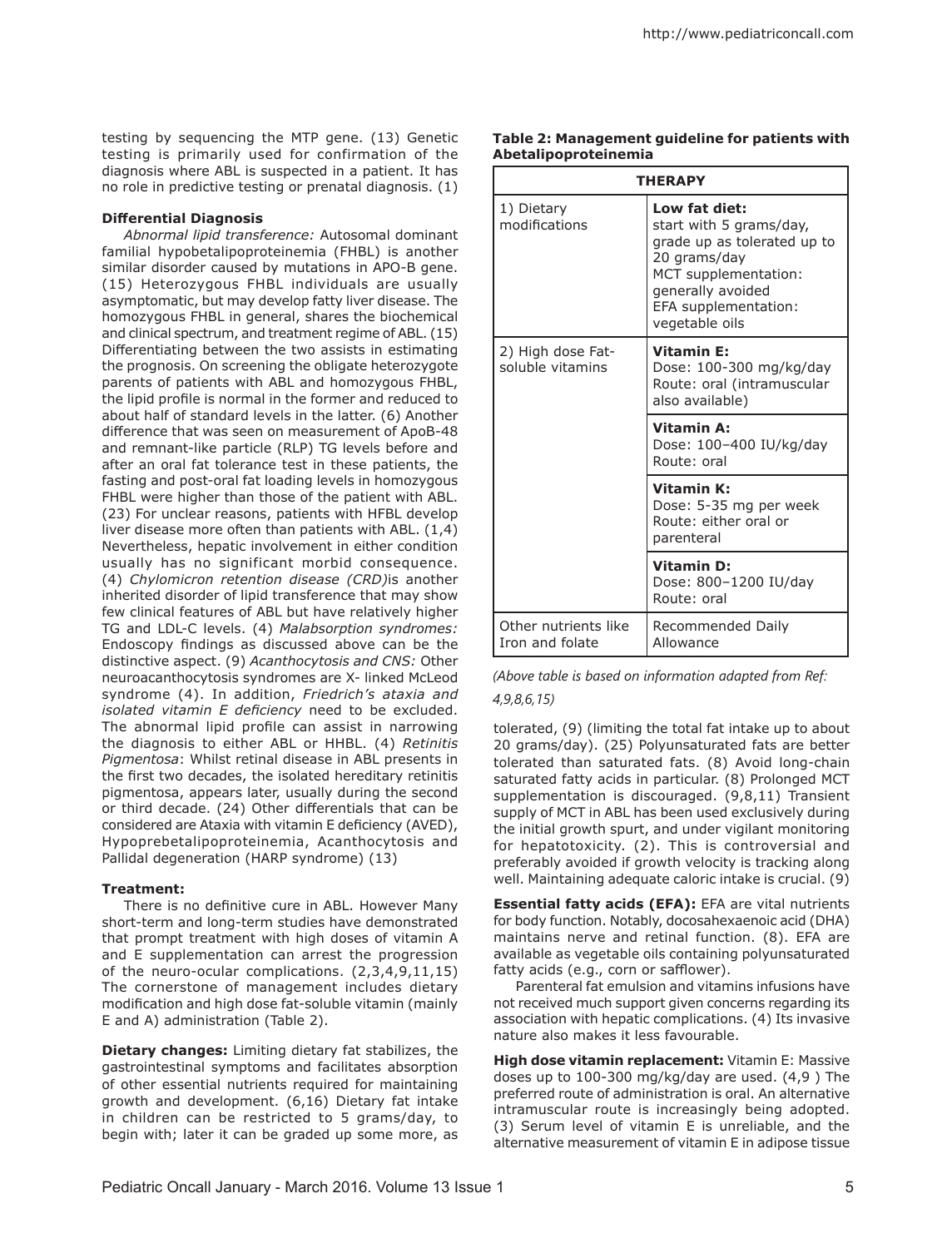(8), is an invasive option. The option of RBC vitamin E (4) or Vitamin E/serum cholesterol ratio (2) can be used to titrate the dose of vitamin E. Fortunately, the risk of toxicity with vitamin E intake is very low. (9) Vitamin A: Doses recommended for children are between (100–400 IU/kg/day).(6,15) Vitamin A dosing can be titrated according to serum carotene concentrations. (8) A risk of vitamin A toxicity does exist. Papilledema was described in a patient with ABL on vitamin A therapy even with serum vitamin A levels within normal limits. (4) Therefore, additional clinical monitoring for vitamin A toxicity with fundoscopy is advised. Vigilant monitoring should be provided in periconceptional females because of the risk of teratogenicity. (2) The dose is halved in this situation. (4)

**Vitamin D:** Regular replacement with vitamin D is recommended with 800–1200 IU/day in all patients,

especially during growth. (4,9,15) Vitamin K: As large doses of vitamin E can potentially worsen the vitamin k deficiency, (9) prophylaxis with vitamin K is recommended. (6,9,) The dose range is 5-35 mg per week by either oral or parenteral route. (4) Other nutrients like iron and folic acid should be administered if a secondary deficiency is identified.

Offering Genetic counseling and the option of prenatal diagnosis will assist the family in planning for future pregnancies. (3)

**Follow up:** As clinical spectrum of ABL evolves with time, continued disease surveillance is imperative. The aim is to screen for the progression of existing complications as well as for the appearance of new ones, while simultaneously observing the compliance and adequacy of treatment. Clinical and laboratory monitoring guideline is discussed in Table 3.

|                          | <b>Clinical evaluation every 6-12</b><br>months                                                                        | <b>Annual Laboratory investigations</b>                                                                                                 |                                                                                                                   |  |  |
|--------------------------|------------------------------------------------------------------------------------------------------------------------|-----------------------------------------------------------------------------------------------------------------------------------------|-------------------------------------------------------------------------------------------------------------------|--|--|
| General                  | Growth (Height/weight)<br>Education,<br>Family participation and<br>Support                                            | LIPIDS*                                                                                                                                 | Serum levels of:<br>Total cholesterol<br>Triglyceride<br>LDL-cholesterol<br>HDL-cholesterol<br>Apo-B              |  |  |
| Diet (Dietician reviews) | Low fat diet<br>Adequate caloric intake<br>EFA and Vitamin supplementation                                             |                                                                                                                                         |                                                                                                                   |  |  |
| Gastrointestinal         | Appetite<br>Diarrhea<br>Vomiting<br>Esophagitis<br>Abdominal distention<br>Hepatomegaly                                | Hepatic                                                                                                                                 | <b>AST</b><br>ALT<br>GGT<br>Total and direct bilirubin<br><b>ALP</b><br>Albumin                                   |  |  |
| Neurological             | Expected development for age<br>Ataxia<br>Dysarthria<br>Hyporeflexia<br>Proprioception loss<br>Muscle pain or weakness | <b>Vitamins</b>                                                                                                                         | Beta-carotene<br>25-OH vitamin D<br>vitamin E/serum cholesterol<br>ratio (reference range > 2.2)<br>$(2)$ INR $($ |  |  |
| Ophthalmology            | Fundoscopy for papilledema (vitamin<br>A toxicity)                                                                     | Other                                                                                                                                   | CBC<br>Vitamin B12<br>Folate<br>Calcium<br>Phosphate<br>Uric acid<br>Thyroid stimulating hormone                  |  |  |
| Reproductive             | Vigilant monitoring in<br>periconceptional females as risk of<br>teratogenecity                                        |                                                                                                                                         |                                                                                                                   |  |  |
|                          |                                                                                                                        | Additional Investigations : for age >10 years                                                                                           |                                                                                                                   |  |  |
|                          |                                                                                                                        | Hepatic ultrasonography<br>Neurological examination<br>Ophthalmological examination<br>Bone mineral density via DXA<br>Echocardiography | Every 3 years<br>Every 6-12months<br>Every 6-12months<br>Every 3 years<br>Every 3 years                           |  |  |

**Table 3: Follow up outline for patients with Abetalipoproteinemia**

*\*After baseline lipid profile, yearly follow-up is not essential as these levels typically remain stable over the long term. ALP, alkaline phosphatase; ALT, alanine aminotransferase; AST, aspartate aminotransferase; CBC, complete blood count; DXA, dual energy X-ray absorptiometry; GGT, gamma-glutamyl transferase; Reproduced with copyright permission from (4).*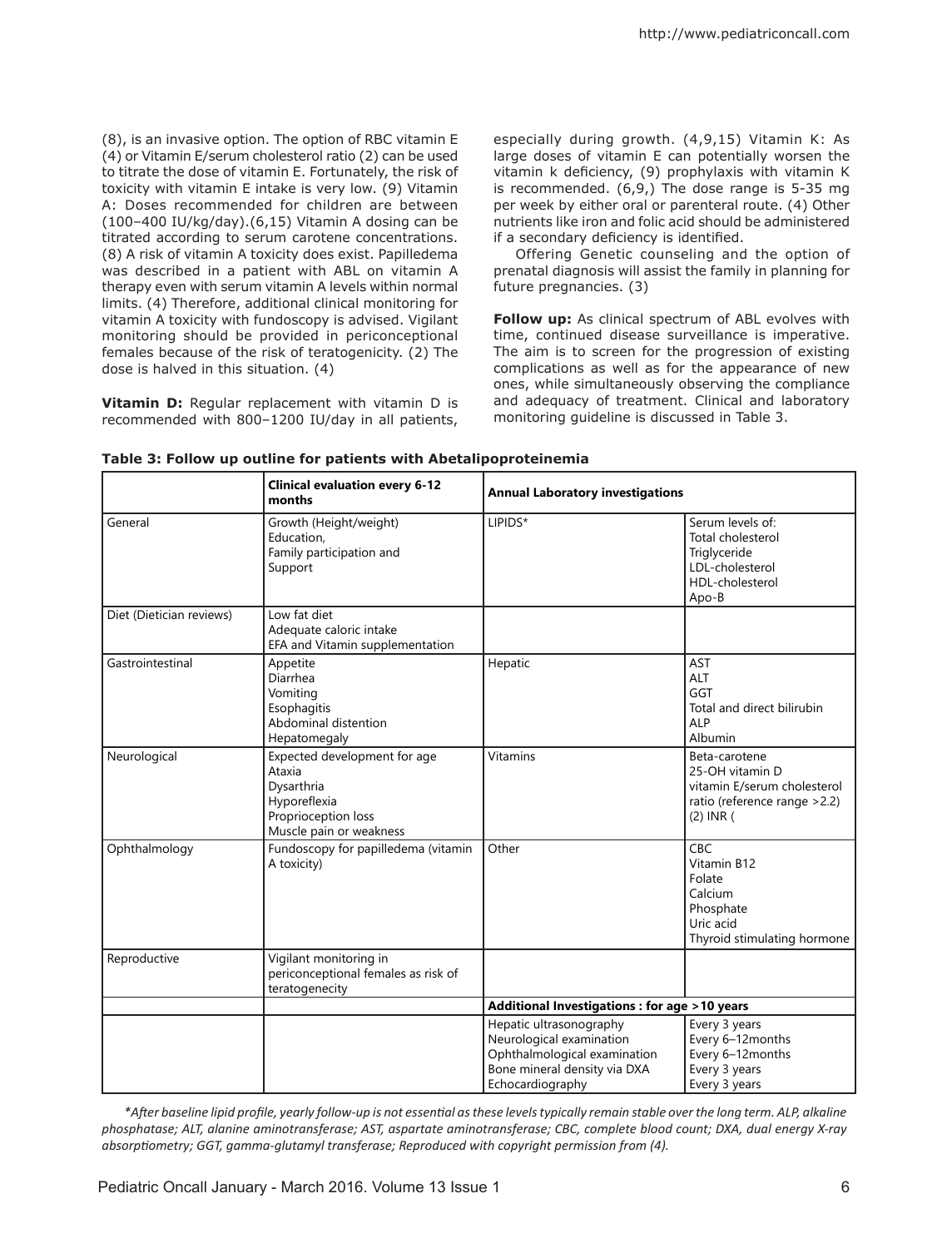### **Prognosis:**

ABL is a lifelong disease with no definitive cure. The prognosis is variable. Untreated patients can culminate in substantially incapacitating disabilities (immobilization and blindness). On the other hand, timely intervention has shown promising results in minimizing the disease morbidity and mortality.

The growth velocity in children improves, however, patients may not reach their expected potential. Pregnancies have been reported with carefully monitored treatment strategies. (2,3,6) A long-term study of ABL patients conducted over three decades, (4) reflected that chronicity was not a noticeable feature of the liver disease in ABL. However, few ABL cases have developed hepatic fibrosis and cirrhosis and undergone liver transplant. (4,11) In one patient requiring a liver transplant for hepatic cirrhosis; the post-transplant serum lipoprotein profile showed increased to normal levels, but the defect in fat absorption persisted given the continued expression of the mutant MTP in the intestine. (6) Patients with ABL with successful treatment have survived to the sixth decade of life. (4)

*Prognostic factors:* The role of age at the time of diagnosis and commencement of therapy, as a prognostic factor is variable. (1) A genotype and phenotype association is being explored. Vitamin therapy and APOE genotype are proposed factors affecting the severity of the clinical phenotype in ABL. (7) Also, a missense mutation, S590I, in MTP was associated with a milder phenotype and atypical presentation. (1,7)

#### **Conclusion**

The multifaceted pathogenesis, the diverse presentation and treatment response and the persistence of certain abnormalities even after monitored therapy (3) could indicate unfamiliar mechanisms in the complicated molecular process of ABL and the vitamin E metabolism. It may also imply the need for augmenting current treatment protocol and devising strategies to correct the fundamental metabolic defects.

#### **Funding :** None

#### **Conflict of Interest :** None

#### **References :**

- 1. Burnett JR, Bell DA, Hooper AJ, Hegele RA. Clinical utility gene card for: Abetalipoproteinaemia. Eur J Hum Genet. 2012 Aug;20(8). Epub 2012 Feb 29.
- 2. Ferreira F, Patel V, Matts S. A successful spontaneous pregnancy in abetalipoproteinemia: Amsterdam or the art of vitamin replacement? BMJ Case Rep. 2014;2014.
- 3. Segal S, Sharma S. Ophthaproblem. Vitamin A and vitamin E. Can Fam Physician. 2005; 51(1079):85–86
- 4. Lee J, Hegele RA. Abetalipoproteinemia and homozygous hypobetalipoproteinemia: a framework for diagnosis and management. Inherit Metab Dis. 2014; 37:333–339
- 5. Semba RD. Nutrition and Health. Totawa NJ. In: Handbook of Nutrition and Ophthalmology. Humana Press Inc. 2001: 93-129
- 6. Zamel R, Khan R, Pollex RL, Hegele RA. Abetalipoproteinemia: two case reports and literature review. Orphanet J Rare Dis. 2008;3:19.
- 7. Al-Shali K, Wang J, Rosen F, Hegele RA. Ileal adenocarcinoma in a mild phenotype of abetalipoproteinemia. Clin Genet. 2003 Feb;63(2):135-8.
- 8. Rader DJ, Brewer HB Jr. Abetalipoproteinemia. New insights into lipoprotein assembly and vitamin E metabolism from a rare genetic disease. JAMA. 1993 Aug 18;270(7):865-9.
- 9. Berriot-Varoqueaux N, Aggerbeck LP, Samson-Bouma M, Wetterau JR. The role of the microsomal triglygeride transfer protein in abetalipoproteinemia. Annu Rev Nutr. 2000;20:663-97.
- 10. Newman RP, Schaefer EJ, Thomas CB, Oldfield EH. Abetalipoproteinemia and metastatic spinal cord glioblastoma. Arch Neurol. 1984 May;41(5):554-6.
- 11. Illingworth DR, Connor WE, Miller RG. Abetalipoproteinemia. Report of two cases and review of therapy. Arch Neurol. 1980 Oct;37(10):659-62.
- 12. Rajajee S, Sathyasekaran M, Shankar J, Dhathathri L, Anandnathan. Importance of screening the peripheral smear. Indian J Pediatr. 2002 Sep;69(9):821-2.
- 13. Puech B, De Laey JJ, Holder GE. (eds). Inherited Chorioretinal Dystrophies. Springer-Verlag Berlin Heidelberg. 2014
- 14. Kornzweig AL. Bassen-Kornzweig syndrome. Present status. J Med Genet. 1970 Sep;7(3):271- 6.
- 15. Welty FK. Hypobetalipoproteinemia and abetalipoproteinemia. Curr Opin Lipidol. 2014 Jun;25(3):161-8.
- 16. Hussain MM, Walsh MT. Abetalipoproteinaemia. Available at URL: http://rarediseases.org/rarediseases/abetalipoproteinemia. Accessed on 13th February 2016
- 17. Demircioğlu F, Oren H, Yilmaz S, Arslan N, Gürcü O, Irken G. Abetalipoproteinemia: importance of the peripheral blood smear. Pediatr Blood Cancer. 2005 Aug;45(2):237
- 18. Anoop P, Parker-Williams J. Morphological diagnosis of abetalipoproteinemia and the importance of a freshly prepared peripheral smear. Eur J Haematol. 2009 Dec 1;83(6):606.
- 19. Zeissig S, Dougan SK, Barral DC, Junker Y, Chen Z, Kaser A, et al. Primary deficiency of microsomal triglyceride transfer protein in human abetalipoproteinemia is associated with loss of CD1 function. J Clin Invest. 2010 Aug;120(8):2889-99.
- 20. Croft KD, Beilin LJ. Platelet and neutrophil function and eicosanoid release in a subject with abetalipoproteinaemia. Thromb Res. 1993 Feb 15;69(4):333-42.
- 21. No authors listed. Vitamin A and cancer. Lancet. 1980 Mar 15;1(8168 Pt 1):575-6.
- 22. Kark JD, Smith AH, Switzer BR, et al: Retinol,